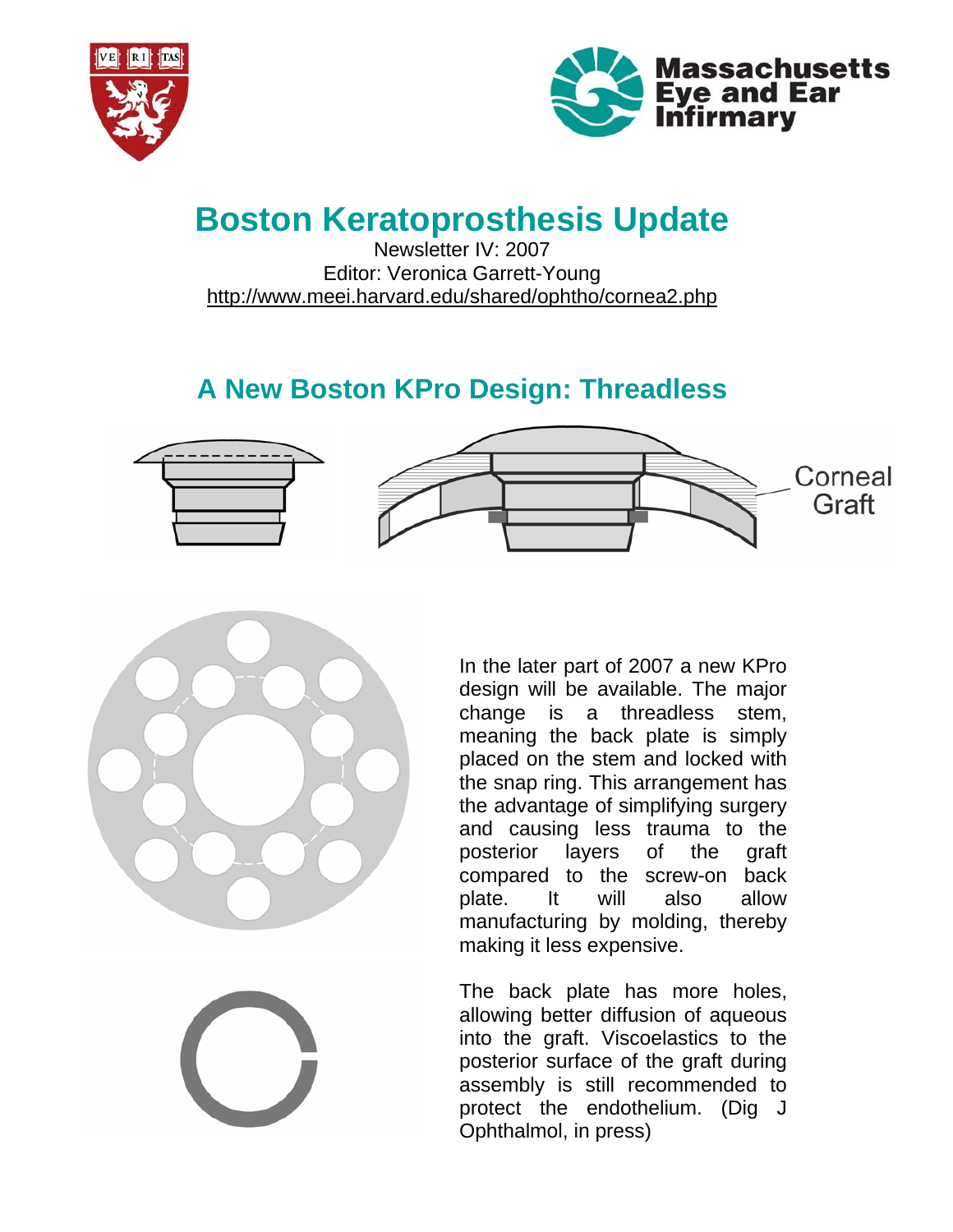# **Over 1500 Boston KPros Implanted…**



Prepared By Kathryn Colby, MD, PhD

Interest in the Boston KPro continues to increase. About 1500 have been implanted world wide. The above bar graph illustrates the annual implantation rate since 2002. (The device was FDA approved for marketing in 1992. That year less than 15 KPros were implanted in the US.)

## **Update on the Multi-Institutional Retention Study:**



Based on data from 20 surgeons, compiled by Drs Belin, Zerbe and Ciolino.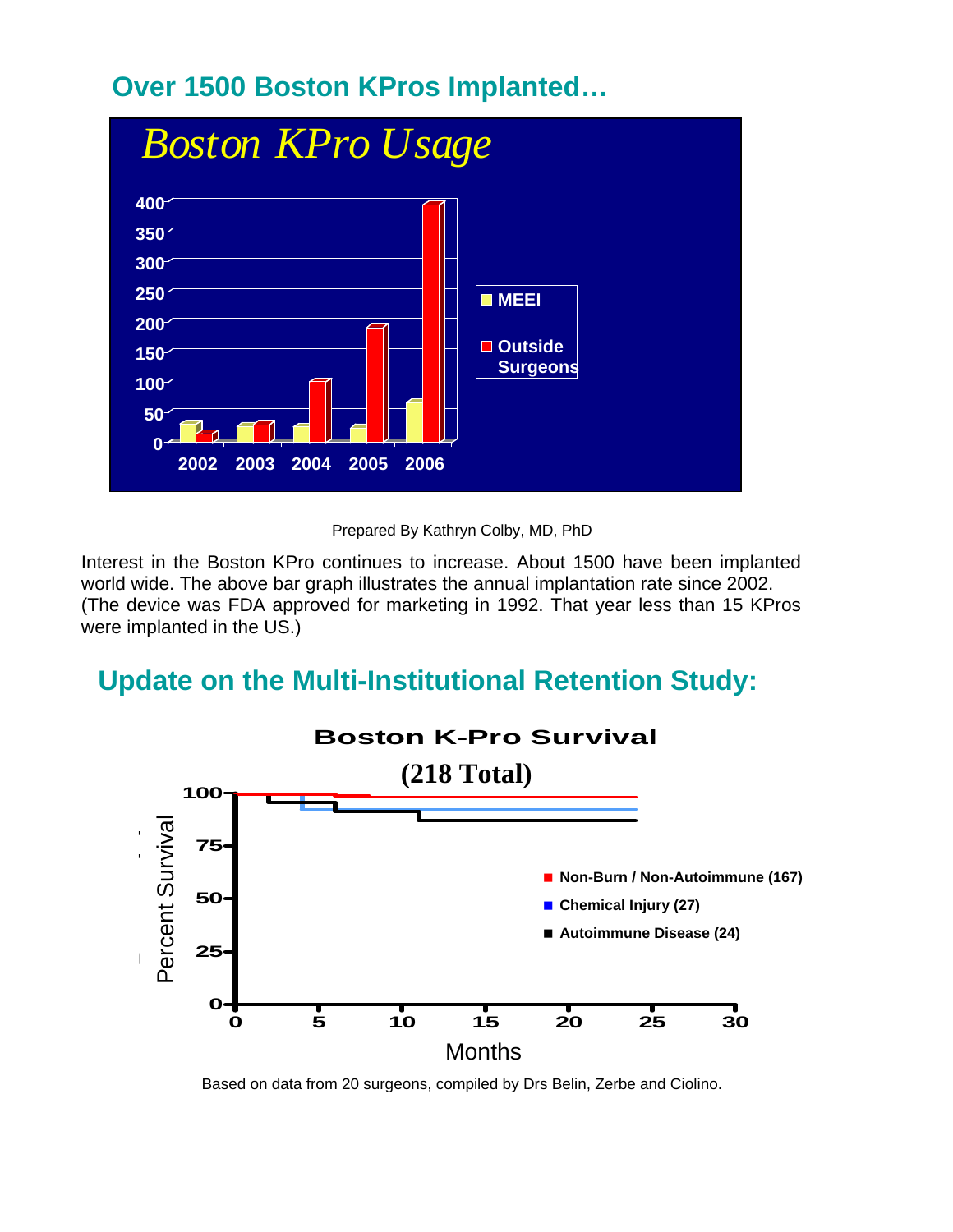### **Boston KPro in HSV keratitis and aniridia:**

Mona Harissi-Dagher, MD, FRCSC

*Herpetic keratitis.* Standard corneal transplantation in herpes simplex virus keratitis traditionally carries a poorer long-term prognosis compared to several other categories of corneal recipients. Graft failures are not uncommon and subsequent corneal transplants carry an even lower chance of survival. We have looked at our experience at the Massachusetts Eye and Ear Infirmary and the University of Rochester Eye Institute of implanting a fresh corneal graft with the Boston KPro Type I, in patients with failed corneal graft who had herpes simplex virus keratitis scarring. Follow up ranged between 6 to 72 months with a median of 14 months. All patients had improvement in postoperative visual acuity, with 94% getting better than preoperative vision within 1 week. 88% achieved the best visual acuity of 20/25 to 20/70 and, at last exam, 64% were still in that range. Four patients with prolonged preoperative inflammation and ulceration at the time of KPro placement had resolution of inflammation within days. Thus, the Boston KPro can be of value in patients with graft failure from herpetic keratitis, even in the inflamed stage [ Khan, Harissi-Dagher, Pavan-Langston, Aquavella, Dohlman: Arch Ophthalmol 2007; 125:745-749]

*Aniridia.* Because of limbal stem cell deficiency, corneal transplantation in aniridia carries a poor prognosis. Although combination of stem cell transplantation with immunosuppression has been relatively successful, the long-term systemic medication can be a burden. A series of fifteen patients with aniridia was reviewed in this multi-center study to determine the efficacy of KPro surgery in improving visual outcomes of these patients. We have demonstrated the feasibility of the surgery, the improved visual outcomes, and the maintenance of this visual result over many months or years of follow-up. The need for systemic immunosuppression, and its resultant potential systemic complications and morbidity are obviated. We suggest that KPro may be considered as the primary management of severe keratopathy in patients with congenital aniridia [Akpek, Harissi-Dagher, Petrarca, Butrus, Pineda, Aquavella, Dohlman. Amer J Ophthalmol. In press]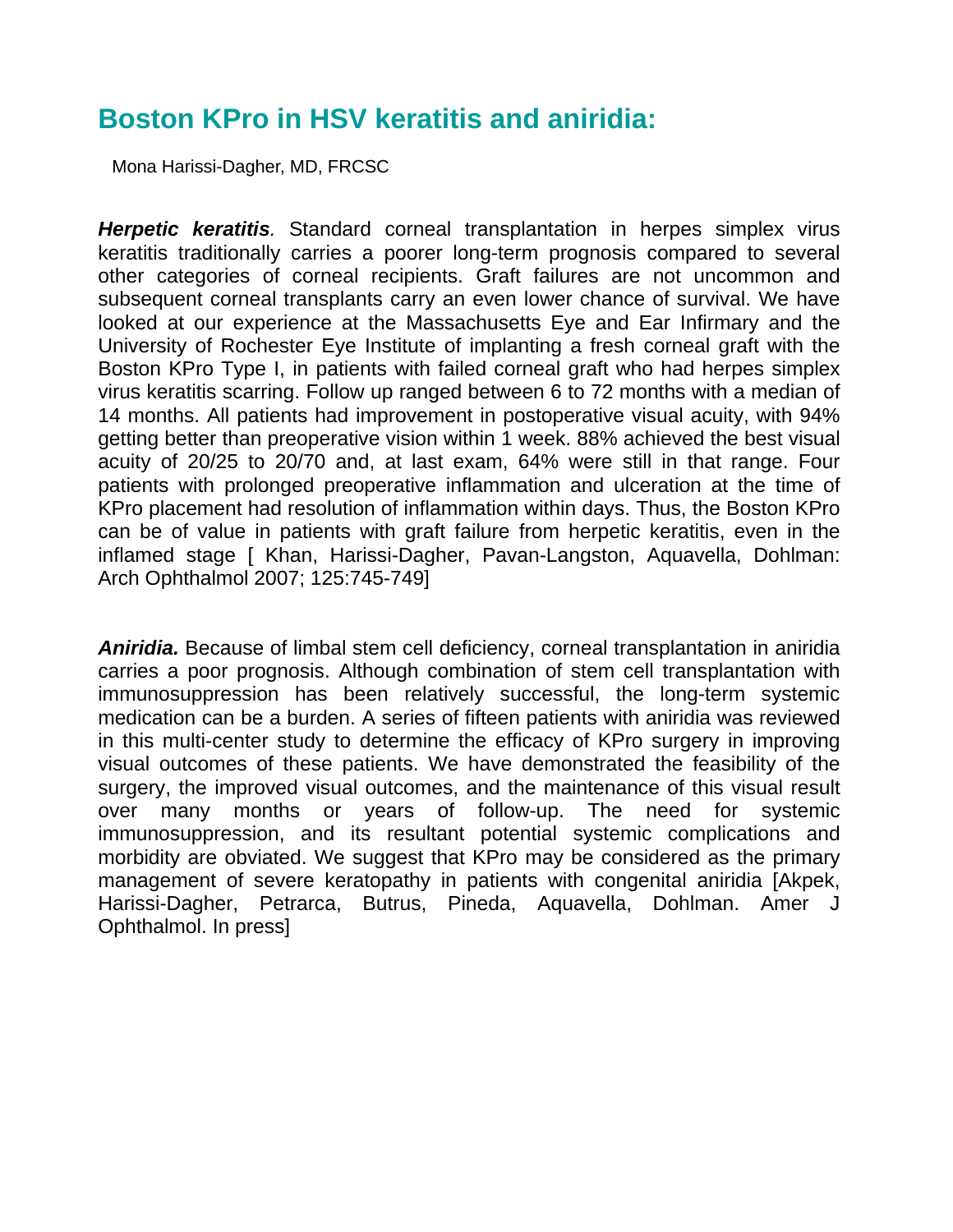# **Trauma Cases:**



Successful implantation of Boston Keratoprosthesis Type I in a traumatized eye following three failed PKs.





A painted soft contact lens can perfectly match the iris color of the normal left eye. Visual acuity is 20/50.



Nine months postoperatively (new Chemical burn with four failed grafts threadless design) vision 20/20

# **Profile of a KPro surgeon:** *Michael W. Belin, MD*



Dr. Belin is a world authority on corneal diseases. He is Professor and Director of the Cornea & Refractive Surgery Service at Albany Medical College and is a recipient of the American Academy of Ophthalmology's Honor Award, Senior Honor Award and Achievement Award (a honor bestowed on less than 1% of Ophthalmologists).

With his vast knowledge and experience in corneal surgery, he has launched a pivotal and ongoing study that is investigating indications, practices, complications and outcome of the Boston KPro at multiple institutions – the only of its kind. This and other initiatives have made Dr. Belin a leader in the keratoprosthesis research field.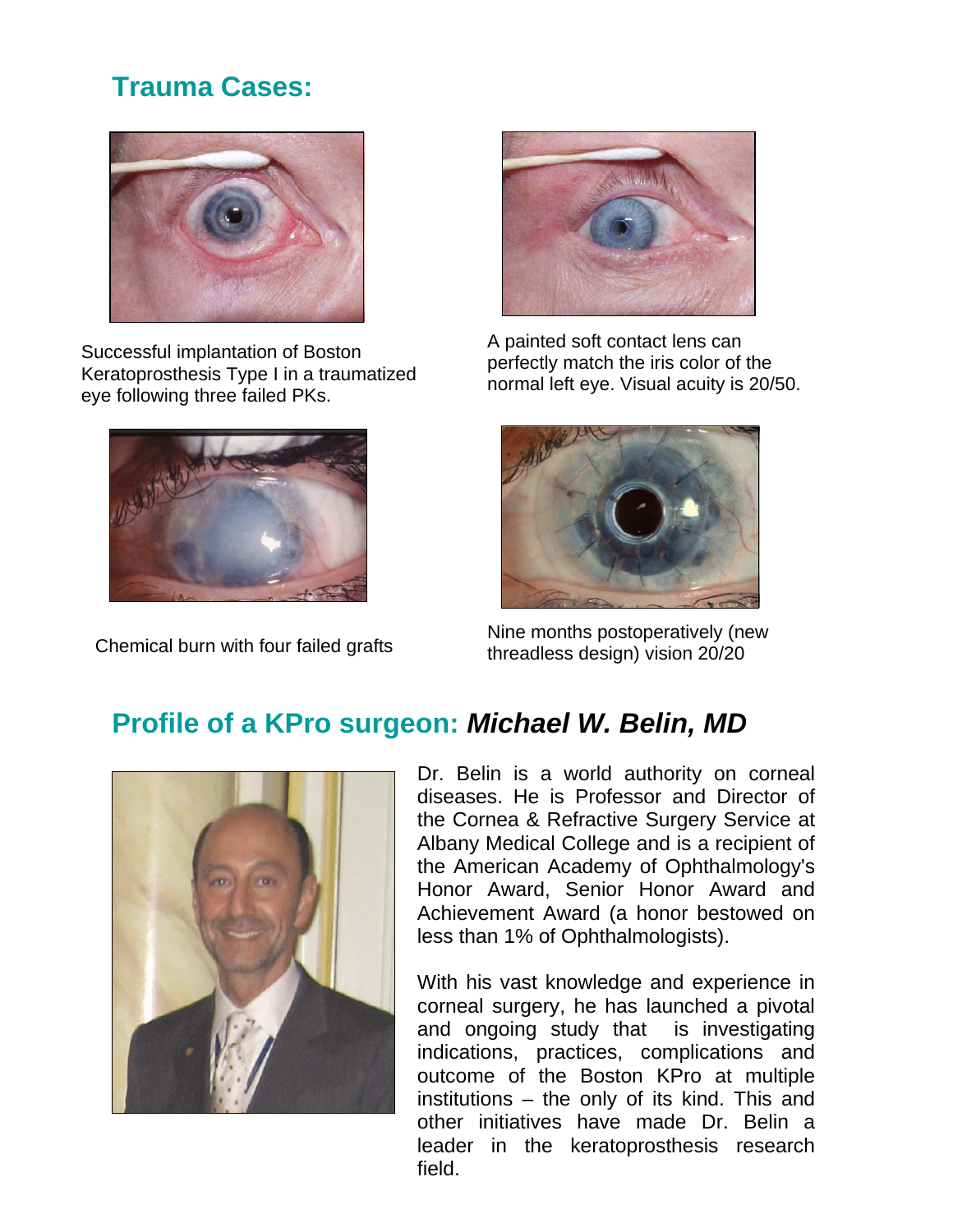# **New Members of the Boston KPro Team:**



Irmgard Behlau, MD Microbiology Research

Joe Ciolino, MD Clinical and Research Fellow





Jared Ament, MD Research Fellow

> Rony Sayegh, MD Research Fellow





Rhonda Walcott-Harris Administrative Assistant

> Eli Peli, M.Sc, OD Schepens Eye Research Institute





Daniel Kohane, MD, PhD Children's Hospital, Boston

> Amit Todani, MD Research Fellow

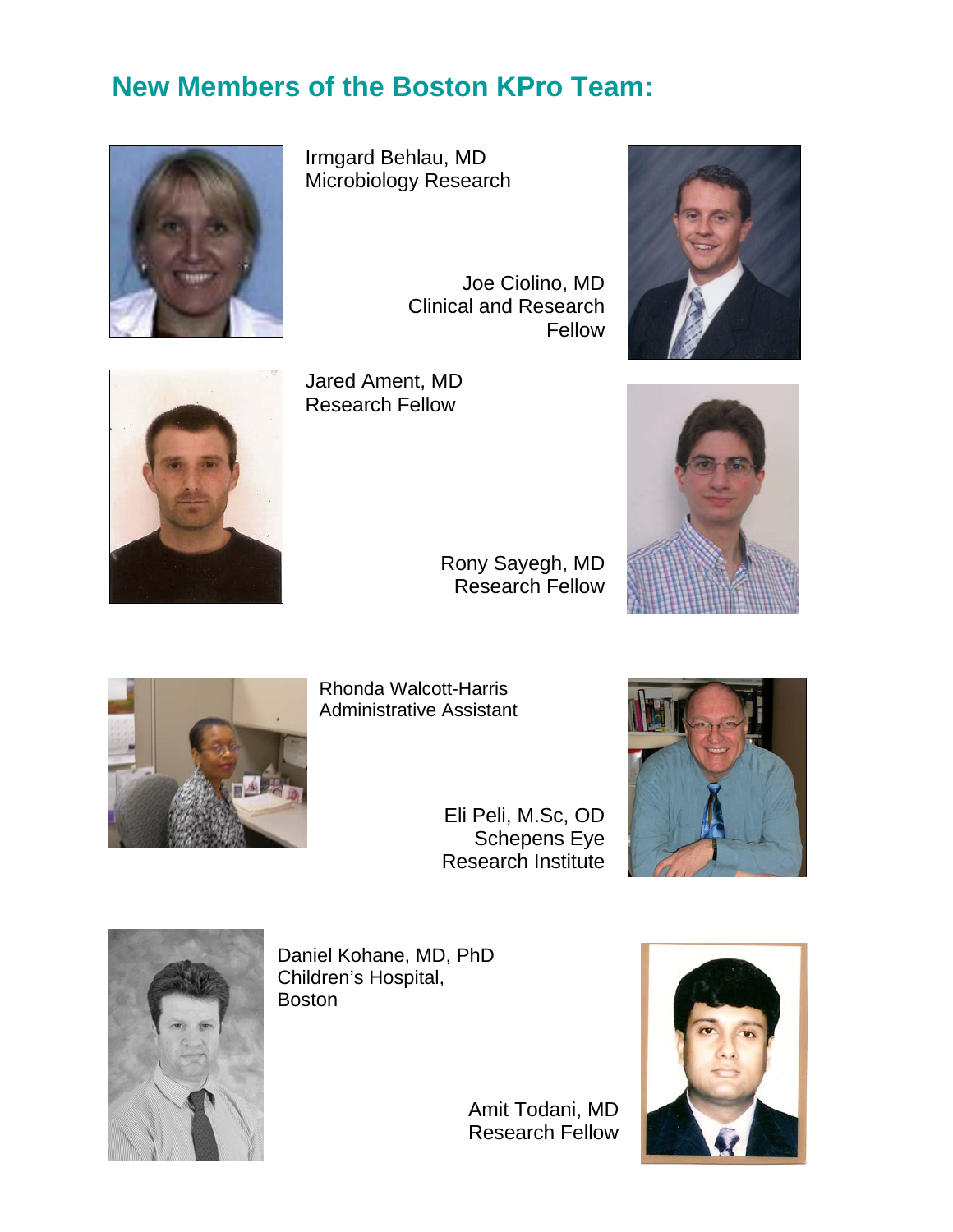### **Recent Boston KPro Literature – 2006 to in press:**

Dohlman CH, Harissi-Dagher M, Khan BF, Sippel KC, Aquavella J, Graney JM. Introduction to the use of the Boston Keratoprosthesis. Expert Review of Ophth 1: 41-48, 2006

Harissi-Dagher M, Dohlman CH. The Boston Keratoprosthesis. Contemp Ophthalmol 5 (23) 1-7, 2006

Bothelo P, Congdon NG, Flanda JE, Akpek EK: Keratoprosthesis in high-risk pediatric corneal transplantation: First two cases. Arch Ophthalmol 2006;124: 1356-1357

Aquavella JV, Qian Y, McCormack GJ, Palakurn JR: Keratoprosthesis: Current techniques. Cornea 2006 Jul;25(6):656-62

Zerbe BL, Belin MW, Ciolino JB: Results from the Multicenter Boston Type I Keratoprosthesis Study. Ophthalmology, 2006 Oct;113(10):1779

Barnes SD, Dohlman CH, Durand ML. Fungal colonization in the Boston Keratoprosthesis. Cornea 2007 26: 9-15 2007

Kocaturk T, Dohlman CH. Keratoprotez Cerrahis. Turkiye Klinikleri J Ophthalmol 2007; 16 :47-55

Harissi-Dagher M, Khan BF, Schaumberg DA, Dohlman CH. Importance of Nutrition to Corneal Grafts When Used as a Carrier of the Boston Keratoprosthesis. Cornea. 2007 Jun;26(5):564-568.

Khan BF, Harissi-Dagher M, Khan DM, Dohlman CH. Advances in Boston keratoprosthesis: enhancing retention and prevention of infection and inflammation.Int Ophthalmol Clin. 2007 Spring;47(2):61-71.

Akpek EK, Harissi-Dagher M, Petrarca R, Butrus SI, Pineda R 2nd, Aquavella JV, Dohlman CH. Outcomes of Boston Keratoprosthesis in Aniridia: A Retrospective Multicenter Study. Am J Ophthalmol. 2007 Jun 1

Khan BF, Harissi-Dagher M, Langston DP, Aquavella J. Dohlman CH. The Boston Keratoprosthesis in Herpetic Keratitis, *Arch Ophthalmol.* 2007;125:745-749.

Aquavella JV, Gearinger MD, Akpek EK, McCormick GJ. Pediatric Keratoprosthesis. Ophthalmology 2007;114:989-94.

Waller S., Dohlman CH. The Boston Keratoprosthesis. In: Brightbill, F. ed. Corneal Surgery: Theory, Technique and Tissue. 4th ed., Mosby, in press

Khan BF, Harissi –Dagher M, Dohlman CH. Keratoprosthesis. Albert DM, Miller JW, editors, Azar DT, Blodi BA, associate editors. In: Albert and Jakobiec's Principles and Practice in Ophthalmology, 3rd Edition. London: Elsevier, in press.

Harissi-Dagher M, Khan BF, DohlmanCH. The Boston Keratoprosthesis. In: Corneal transplantation. Rasik B Vajpayee, editor, Namrata Sharma, Geoffrey C Tabin and Hugh R Taylor, co-editors. Vajaypee Brothers Medical Publishers. New Delhi, in press.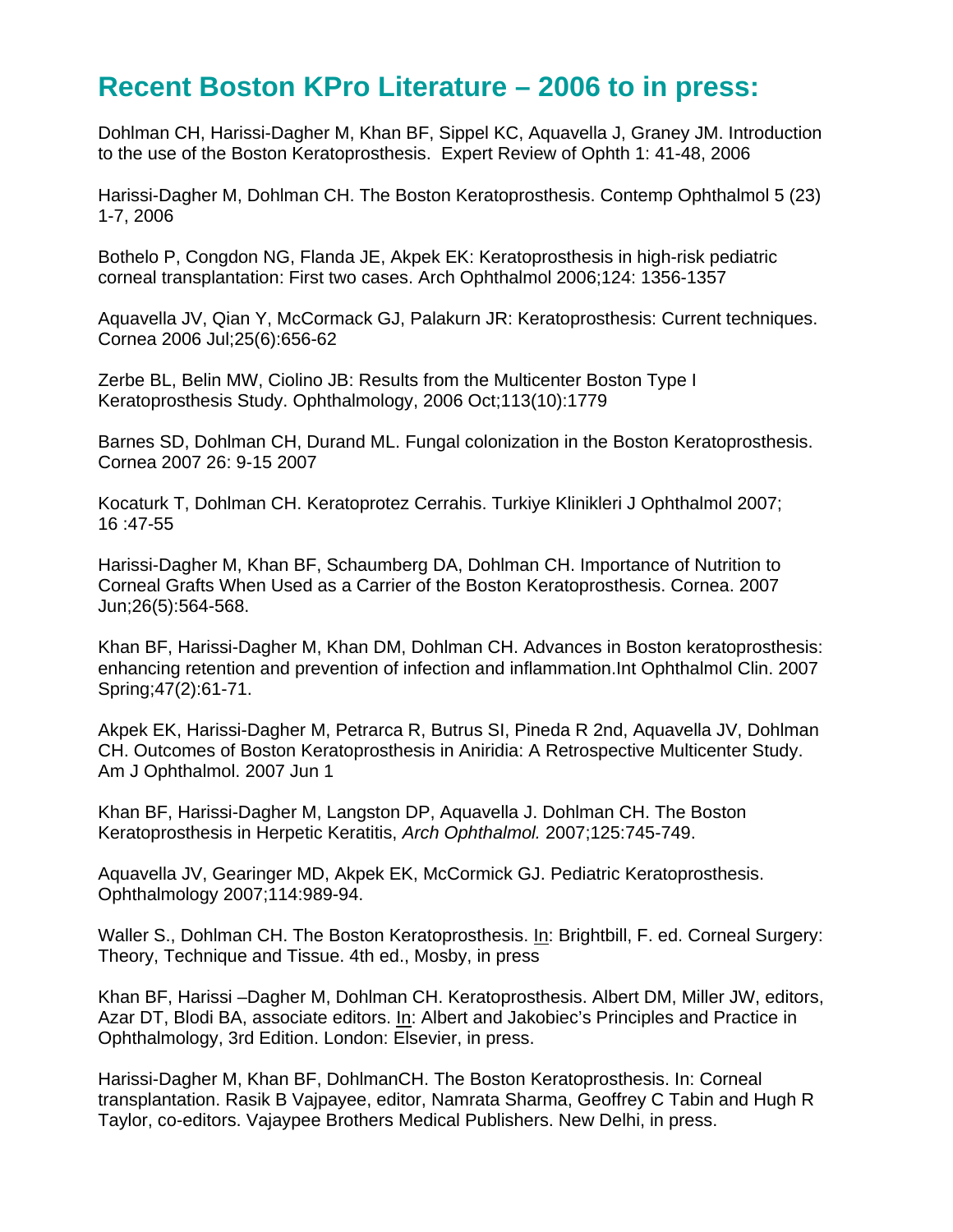Sayegh RR, Ang LPK, Foster CS, Dohlman CH. The Boston Keratoprosthesis in Stevens-Johnson Syndrome : An Update. Submitted to Am J Ophthalmol Akpek E, Harissi-Dagher M, Petrarca R, Butrus S, Pineda R, Aquavella J, Dohlman CH. Outcomes of Boston Keratoprosthesis in aniridia" A retrospective multicenter study. Submitted to Amer J Ophthalmol

Sa-ngiampornpanit T, Thiagalingam S, Dohlman CH. Boston Keratoprosthesis in epithelial downgrowth. Submitted to Oc Surf J

Durand ML, Dohlman CH. Preventing bacterial endophthalmitis after keratoprosthesis:the effect of topical vancomycin in prophylaxis. Submitted to Clin Inf Dis

Pavan-Langston D, Dohlman CH. Boston Keratoprosthesis:treatment of herpes zoster neurotrophic keratopathy. Amer J Ophthalmol in press

Harissi-Dagher M, Dohlman CH: The Boston Keratoprosthesis in severe ocular trauma. J Can Ophthalmol, in press

McLellan CL, Ngo V, Pasedia S, Dohlman CH. Long-term stability of vancomycin ophthalmic solution. Submitted to Int J Pharm Comp

Dohlman CH, Harissi-Dagher M, Graney JM. The Boston Keratoprosthesis: A new threadless design. Dig J Ophthalmol, in press.

#### **Recent Boston KPro Posters: 2006 – 2007**

#### **AAO 2006**

Badala F, Ayres B, Raber I, Hannush SB: Boston Type I Keratoprosthesis: A Safe and Effective Alternative to Penetrating Keratoplasty. Poster # 93

#### **ARVO 2006**

Harissi-Dagher M, Khan BF, Dohlman CH: The Importance of Nutrition to Corneal Grafts When Used as a Carrier of the Boston Keratoprosthesis. Poster # 3932

Khan BF, Harissi-Dagher M, Turalba AV, Dohlman CH: Herpetic Keratitis and Aniridia: Boston Keratoprosthesis. Poster # 3933

Hannush SB, Badala F: Management of Glaucoma with the Boston Keratoprosthesis. . Poster # 3944.

#### **ARVO 2007**

Harassi-Dagher M, Dohlman CH: The Boston Keratoprosthesis in Severe Ocular Trauma. Poster # 1889

Ciolino JB, Khachikian SS, Zerbe BL, Belin MW: Rapid Visual Rehabilitation After Boston KPro implantation; One Week Post-Operative Vision From the Multicenter Boston Type I Keratoprosthesis Study. Poster # 1892

Youssef PN, Brown SJ, Wu M, Shen TT: Clinical Outcomes of Keratoprosthesis Implantation in Patients with Severe Corneal Blindness. Poster # 1893